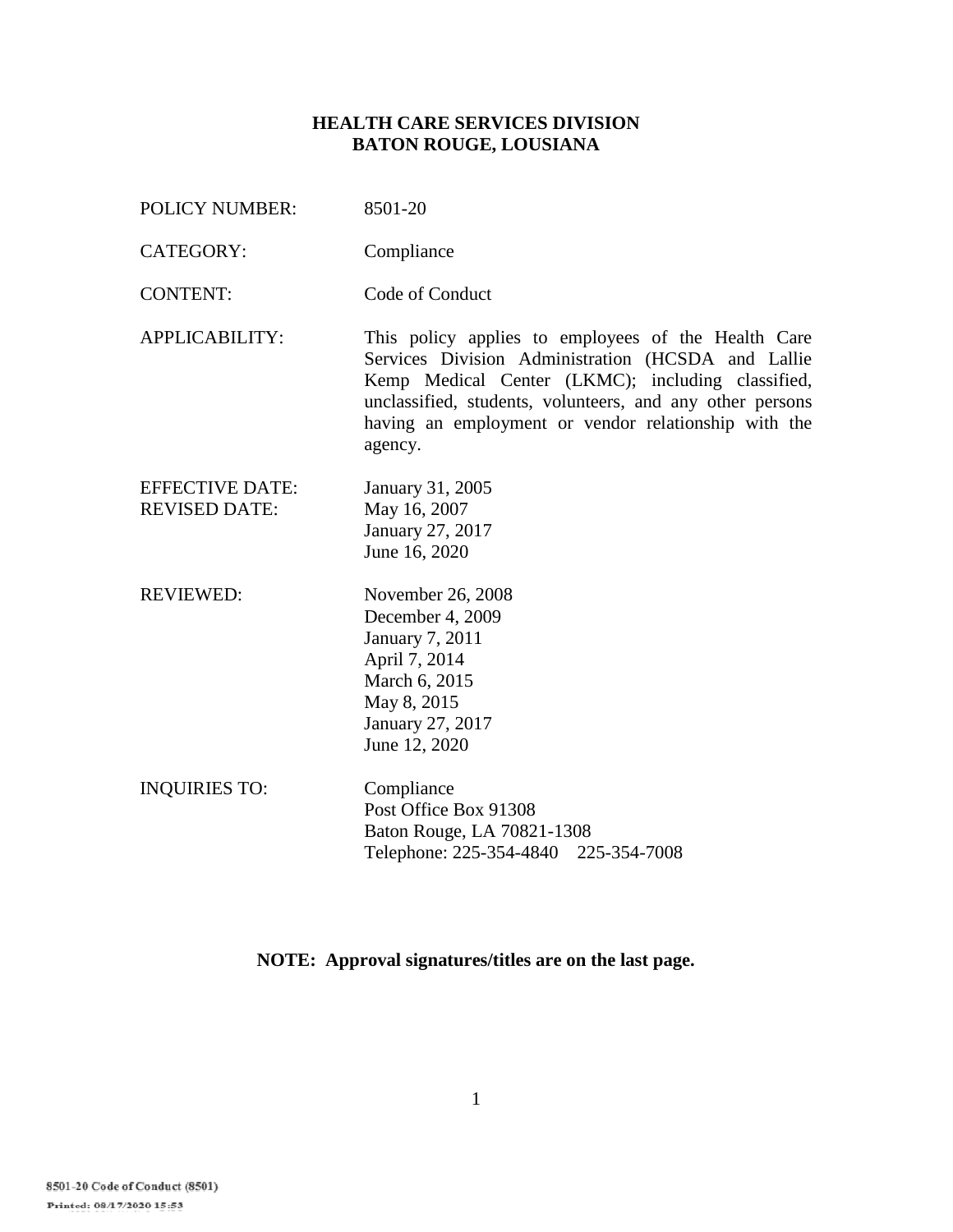# **HEALTH CARE SERVICES DIVISION CODE OF CONDUCT POLICY**

# **I. Policy Statement**

It is the policy of the Health Care Services Division (HCSD) to adopt a Code of Conduct that will provide guiding standards for the decisions and actions of Personnel of the HCSD. It is further the policy of HCSD to provide a copy of the Code of Conduct to each employee and to obtain a signed acknowledgement of receipt. A copy of the Code of Conduct will also be an attachment to each HCSD personal or professional service contract.

## **II. Responsibilities**

It shall be the responsibility of the Human Resources Departments at HCSD Administration and Lallie Kemp Medical Center to disseminate and/or assign online training of the Code of Conduct Policy to all employees and obtain and retain acknowledgements as part of the personnel records and/or training records. It shall be the responsibility of the Contracts section of the Purchasing Department to see that a copy of the Code of Conduct is made a part of all personal and professional service contracts. It shall be the responsibility of the Training/Staff Development and the Compliance Departments to educate Personnel with regard to the Code of Conduct.

## **III. Procedures**

Procedures will be established by the applicable departments as necessary to accomplish the dissemination of and education on the Code of Conduct as noted previously.

- A. At a minimum, the dissemination will take place upon the initial issuance and any revision of this policy as well as once every two years following the initial issuance or latest revision.
- B. At a minimum, education on the Code of Conduct will occur within three months of initial issuance and be included in the initial orientation for all new staff. The training on the Code will be updated for the latest revisions and will be included in the annual compliance training programs as a refresher.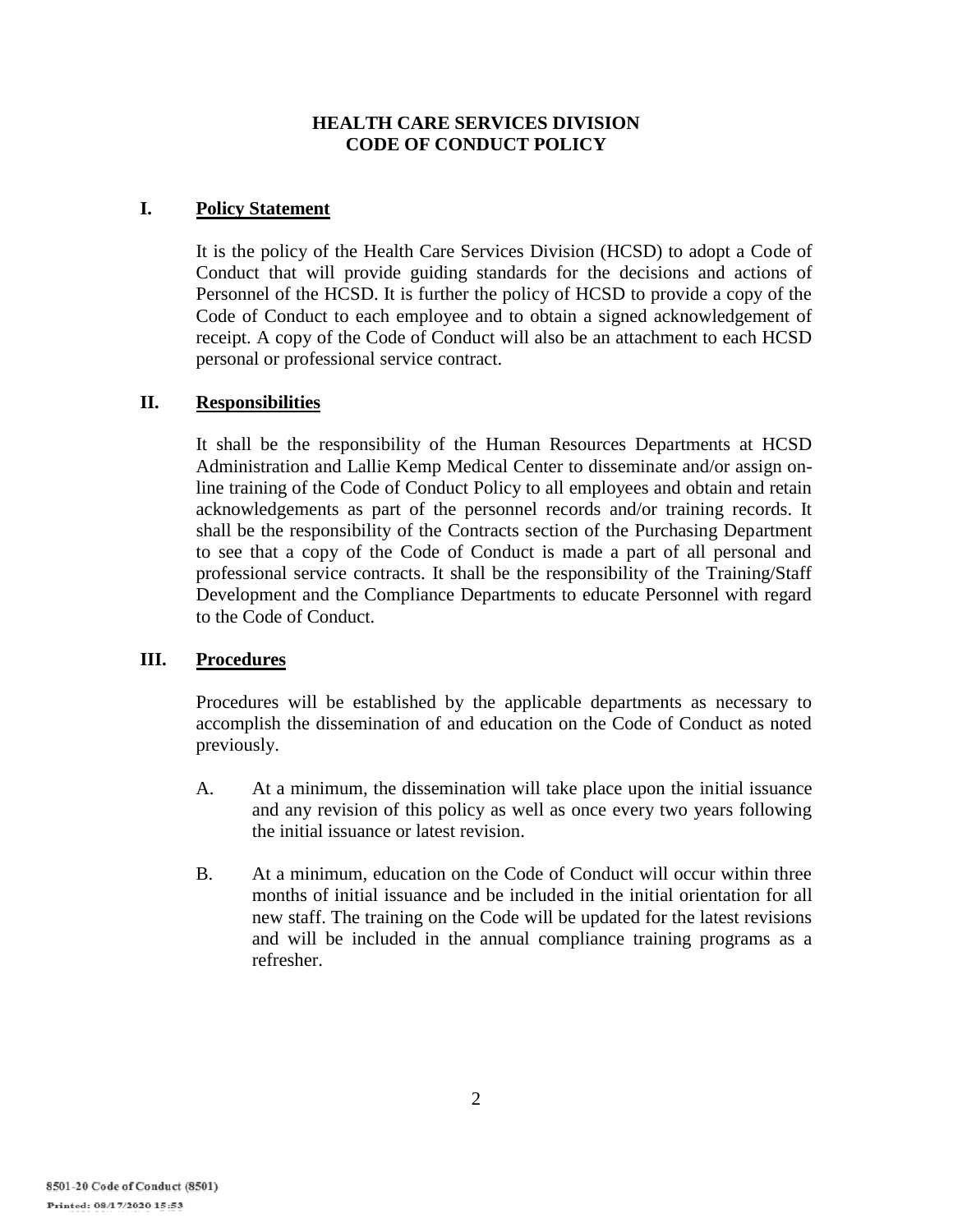#### **HCSD Code of Conduct**

The Code of Conduct of the Health Care Services Division (HCSD) provides the guiding standards for our decisions and actions as Personnel of the HCSD. Although the Code can neither cover every situation in the daily conduct of our many varied activities nor substitute for common sense, individual judgment or personal integrity, it is the duty of each officer, director, employee, leased employee, student and agent (Personnel) of the HCSD to adhere, without exception, to the principles set forth herein. All Personnel of the HCSD are subject to and shall comply with the principles of this Code of Conduct.

#### **Principle One: Know and Follow the Rules**

All HCSD Personnel must be aware of the legal requirements and restrictions applicable to their respective positions and duties. Personnel must know and follow the letter and the spirit of applicable laws, rules, guidelines, as well as HCSD policies, procedures and compliance plans. Any questions about the legality or propriety of any proposed actions to be undertaken by or on behalf of the HCSD should be referred immediately to one's supervisor, department manager, Hospital Administrator, Human Resources Director, or Compliance Officer.

#### **Principle Two: Think and Act Ethically**

Follow HCSD's ethical standards and those of your profession. Think about how your actions might be perceived by the patients and communities we serve. Realize that some of your actions may be scrutinized by outside entities. Also realize that integrity is doing the right thing, even when no one is watching.

## **Principle Three: Avoid Conflicts of Interest**

All HCSD Personnel must conduct their duties for the purpose, benefit and interest of the HCSD and those that it serves. Personnel have a duty to avoid conflicts of interest and may not use their position and affiliation with the HCSD for personal benefit.

Personnel shall not accept gifts or anything of value from any person or company doing business with or uses services of the HCSD.

Personnel shall follow the standards of the Louisiana Code of Governmental Ethics.

## **Principle Four: Strive to Attain the Highest Standard of Patient Care**

It is HCSD's mission to work and learn collaboratively with other organizations to advance quality and efficiency in care delivery, support education of current and future healthcare providers, and positively impact health and healthcare for Louisiana's citizens.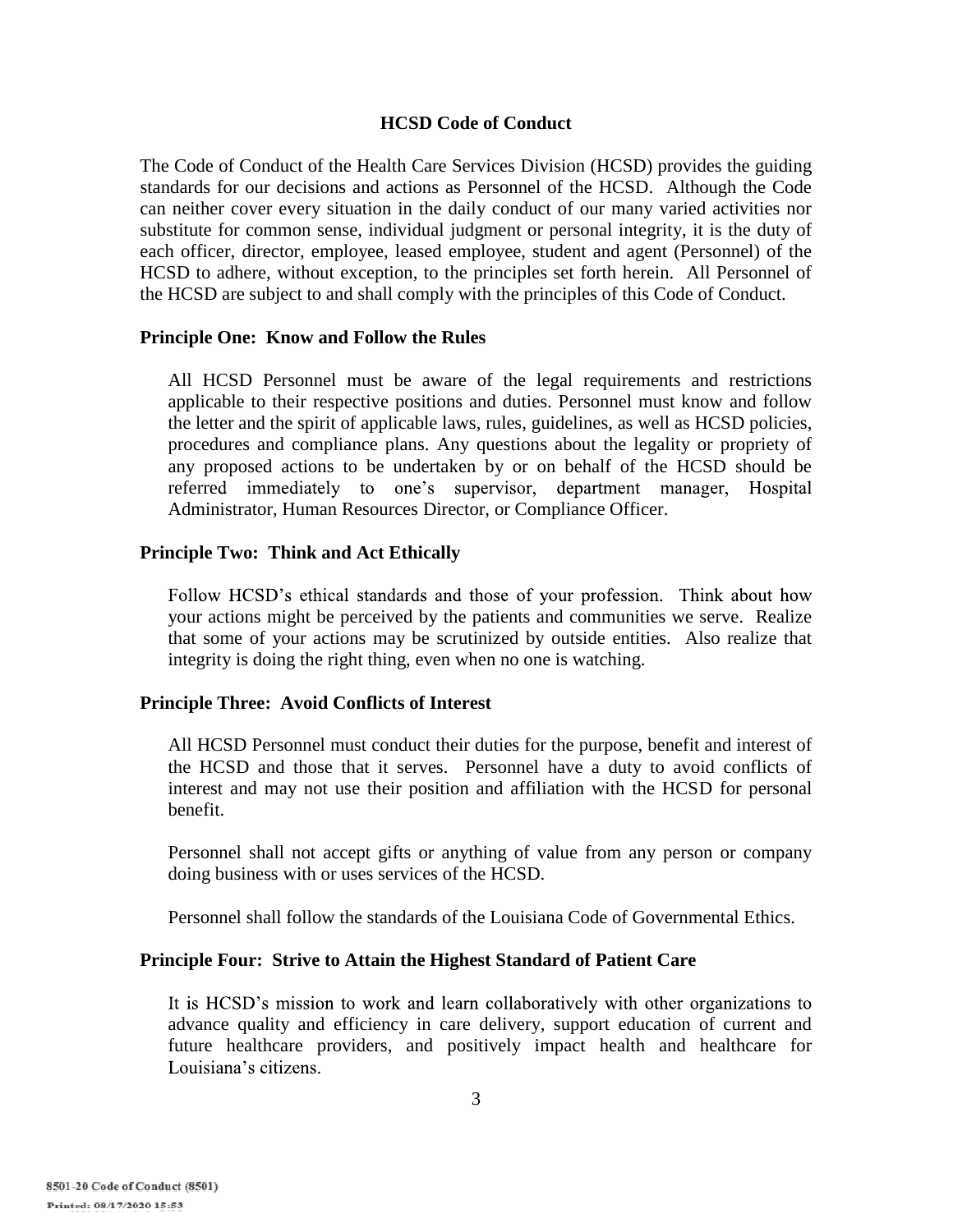#### **Principle Five: Treat all Individuals with Respect and Dignity**

The HCSD is committed to providing a patient care and workplace environment that emphasizes the dignity and respect of each individual. The HCSD provides equal educational and employment opportunities for all persons, without regard to race, color, national or ethnic origin, religion, gender and gender identity, sexual orientation, disability or veteran's status.

## **Principle Six: Protect Confidential Information**

The HCSD is committed to securing its information systems from unauthorized access or disclosure. The HCSD shall provide for the confidentiality and security of patient and employee information. Personnel shall only access confidential Personnel shall only access confidential information and/or share confidential information with others through the policies, processes and systems approved by HCSD. Those policies include Personnel only accessing confidential information and/or sharing confidential information with others when authorized to do so and for the purpose of performing a job function.

# **Principle Seven: Maintain the Highest Standards of Academic and Research Integrity**

The HCSD must uphold the highest moral and ethical standards in the education of health professionals and in health related research. The protection of the patients' well-being and confidentiality, as well as informed consent, must be a top priority in all academic and research endeavors.

## **Principle Eight: Maintain Accurate Records**

The HSCD and its Personnel shall maintain documentation according to legal, professional, regulatory and ethical standards. All documentation of clinical services shall be accurate, thorough, honest and timely. Billing for clinical services shall be accurate, supported by documentation and billed in accordance with payer requirements.

#### **Principle Nine: Be a Steward for Health, Safety and Professional Conduct**

The HCSD and its Personnel shall work to ensure an environment that is safe and healthy for its patients, visitors, and employees. All Personnel shall act with honesty and good will, encouraging effective communication and problem-solving free of intimidation or retaliation.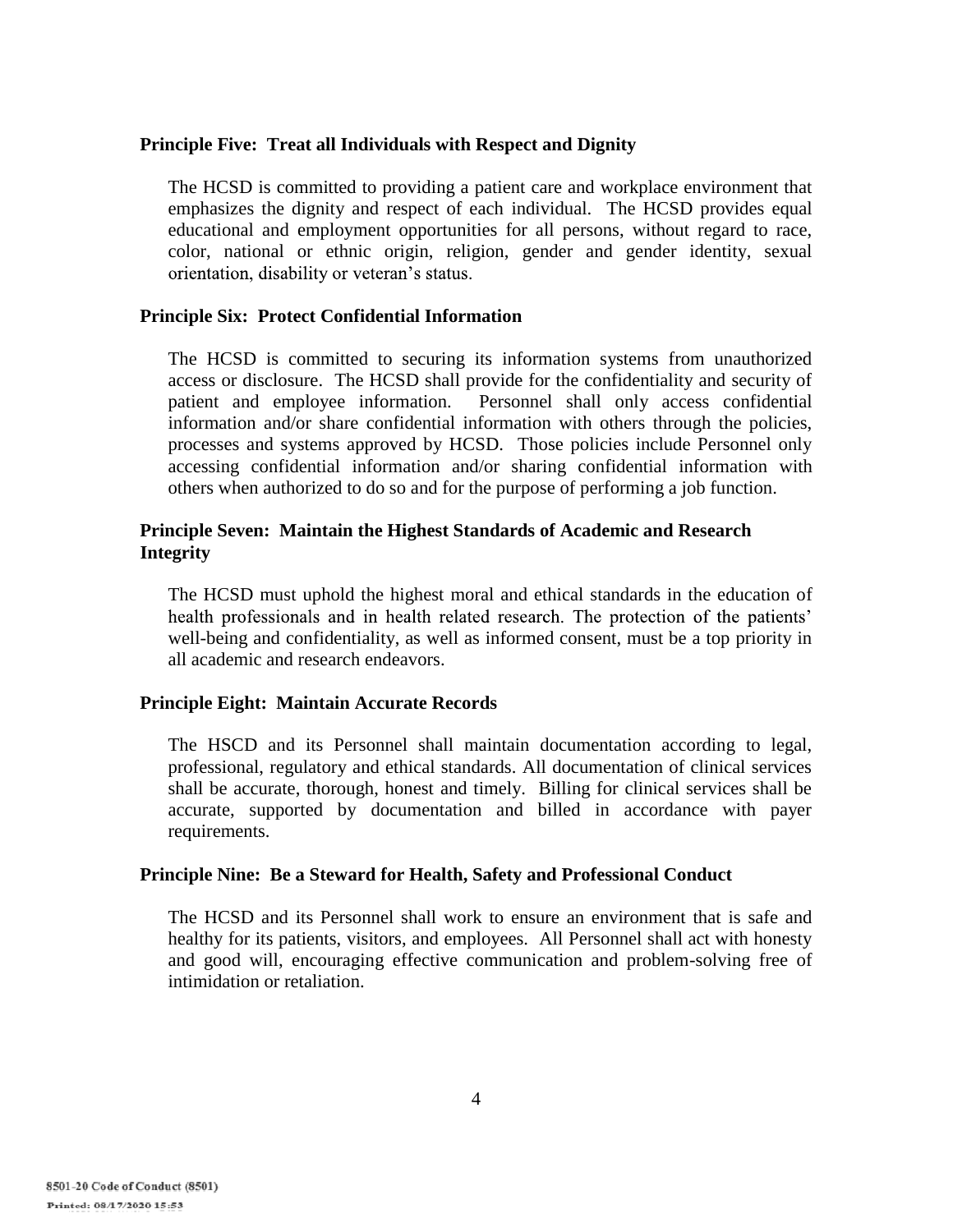# **ACKNOWLEDGEMENT**

This is to acknowledge that I have read and understand the Health Care Services Division's Code of Conduct presented in pages 1 through 5 of this document on this \_\_\_\_\_\_\_\_\_\_\_day of \_\_\_\_\_\_\_\_\_\_\_\_\_\_, 20\_\_\_\_\_\_\_\_\_\_\_.

(Print Employee's Name)

\_\_\_\_\_\_\_\_\_\_\_\_\_\_\_\_\_\_\_\_\_\_\_\_\_\_\_ Employee's Signature Date

\_\_\_\_\_\_\_\_\_\_\_\_\_\_\_\_\_\_\_\_\_\_\_\_\_\_\_\_\_\_\_\_